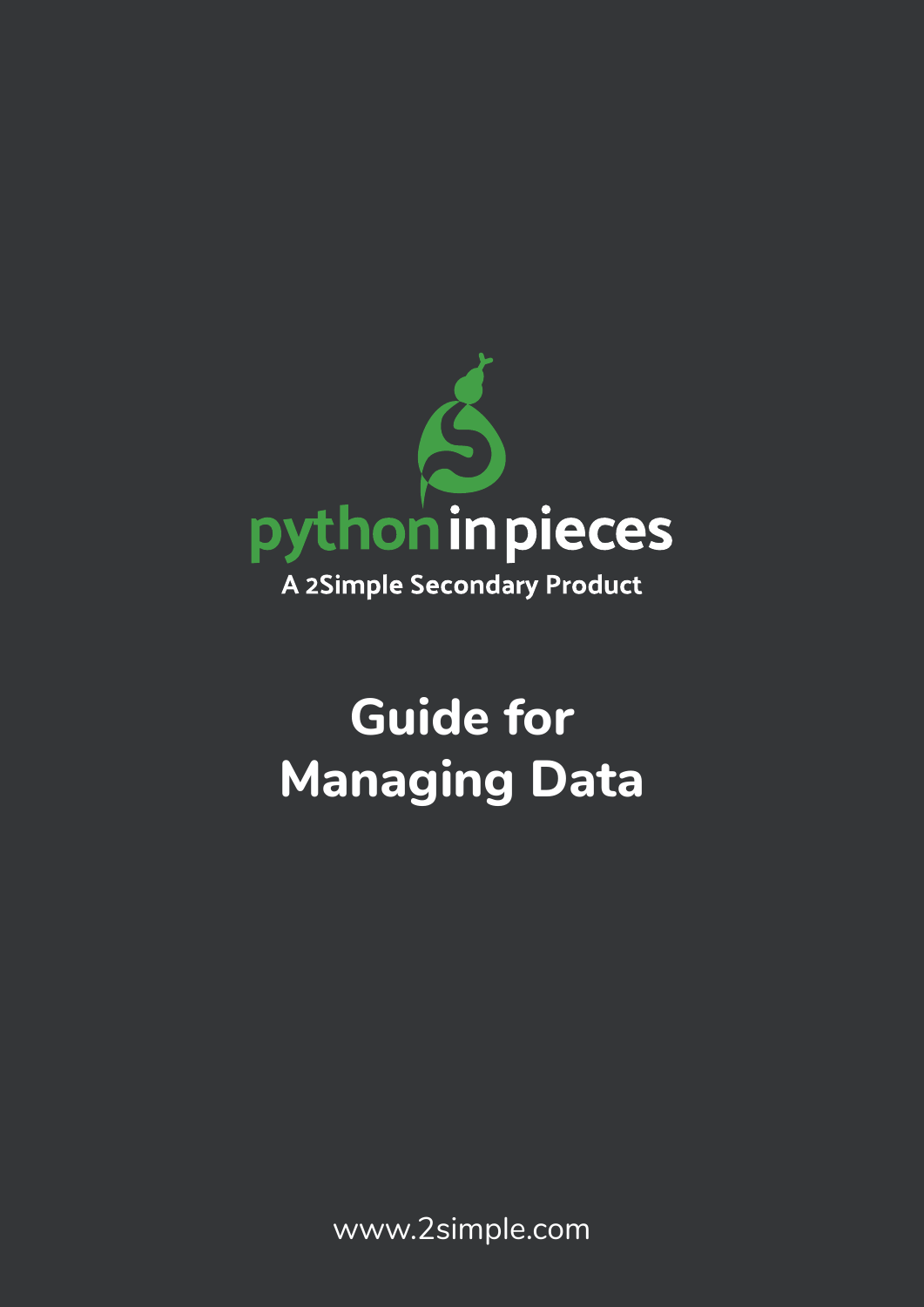## **Contents**

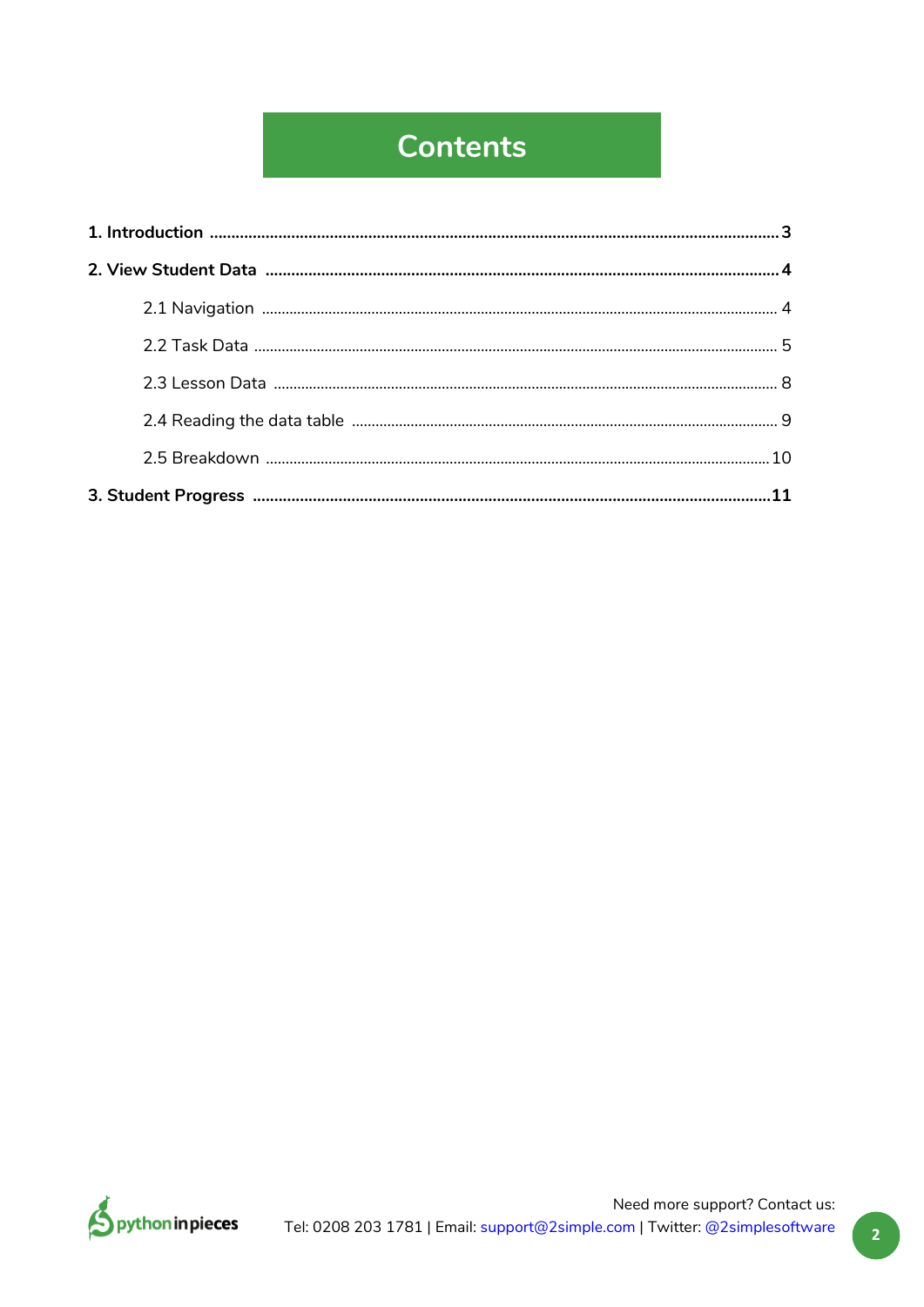### **1. Introduction**

<span id="page-2-0"></span>The Python in Pieces Data area is designed to show you how your students are progressing within tasks and the readymade lesson resources. This manual will guide you through how to understand the simple to use data interface.

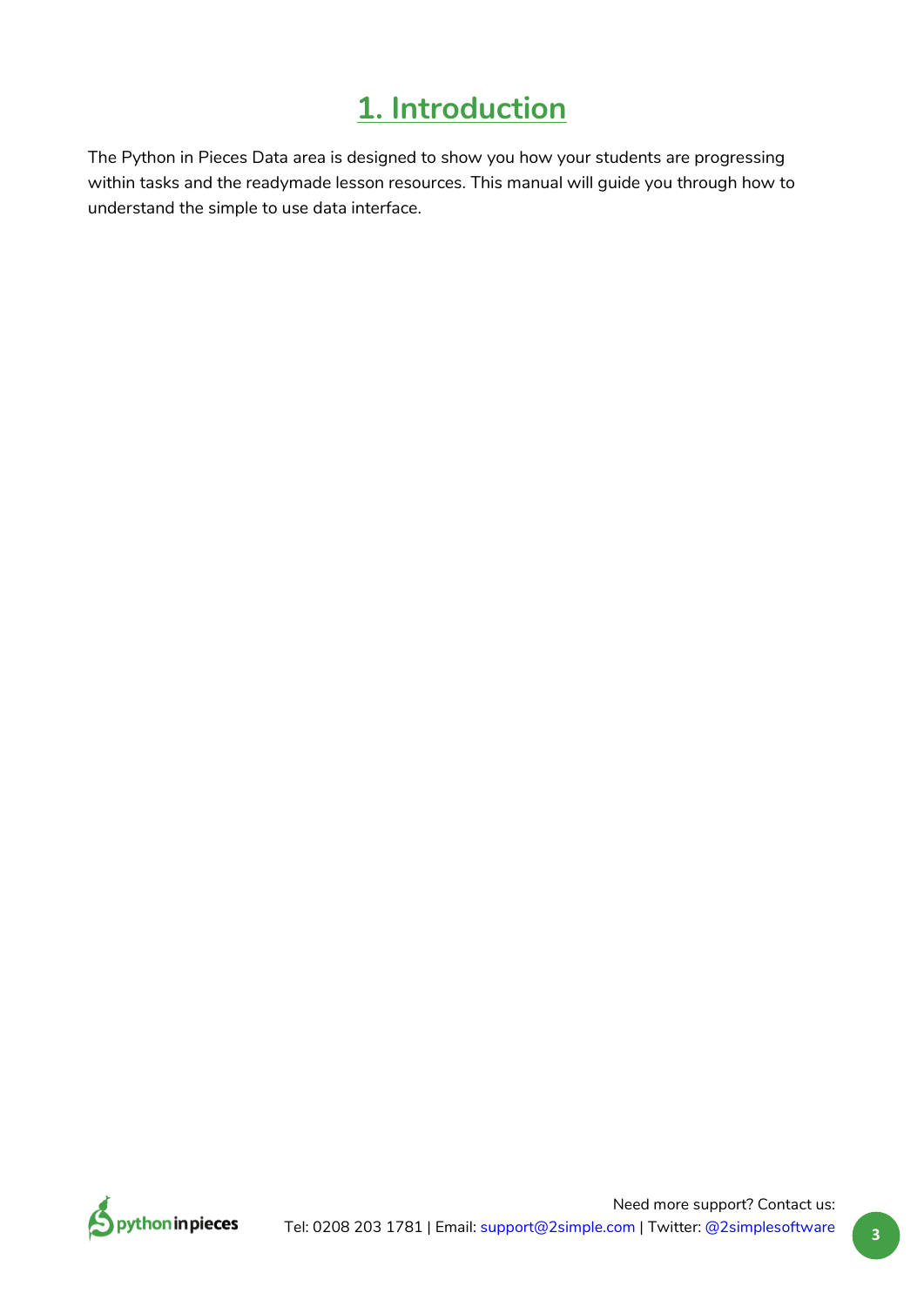### **2. View Student Data**

<span id="page-3-0"></span>Click 'Data' to access the data dashboard view. This will show you how students are performing.



You will be presented with this screen:

| $\hat{\mathbf{r}}$ |                               | $\bullet$ Python school |  |
|--------------------|-------------------------------|-------------------------|--|
|                    | $\leftarrow$                  | $\nu$ Data              |  |
|                    | $\blacktriangleright$ Tasks   |                         |  |
|                    | $\blacktriangleright$ Level 1 |                         |  |
|                    | $\blacktriangleright$ Level 2 |                         |  |
|                    | $\blacktriangleright$ Level 3 |                         |  |
|                    |                               |                         |  |
|                    |                               | Select Report Type      |  |
|                    |                               |                         |  |
|                    |                               |                         |  |
|                    |                               |                         |  |
|                    |                               |                         |  |
|                    |                               |                         |  |
|                    |                               |                         |  |
|                    |                               |                         |  |
|                    |                               |                         |  |

Use the navigation panel on the left hand side of the screen to navigate through the 'Tasks' that you have set for your class (both free code or readymade activities) and through the different activity 'Levels' containing data on the readymade lesson resources.

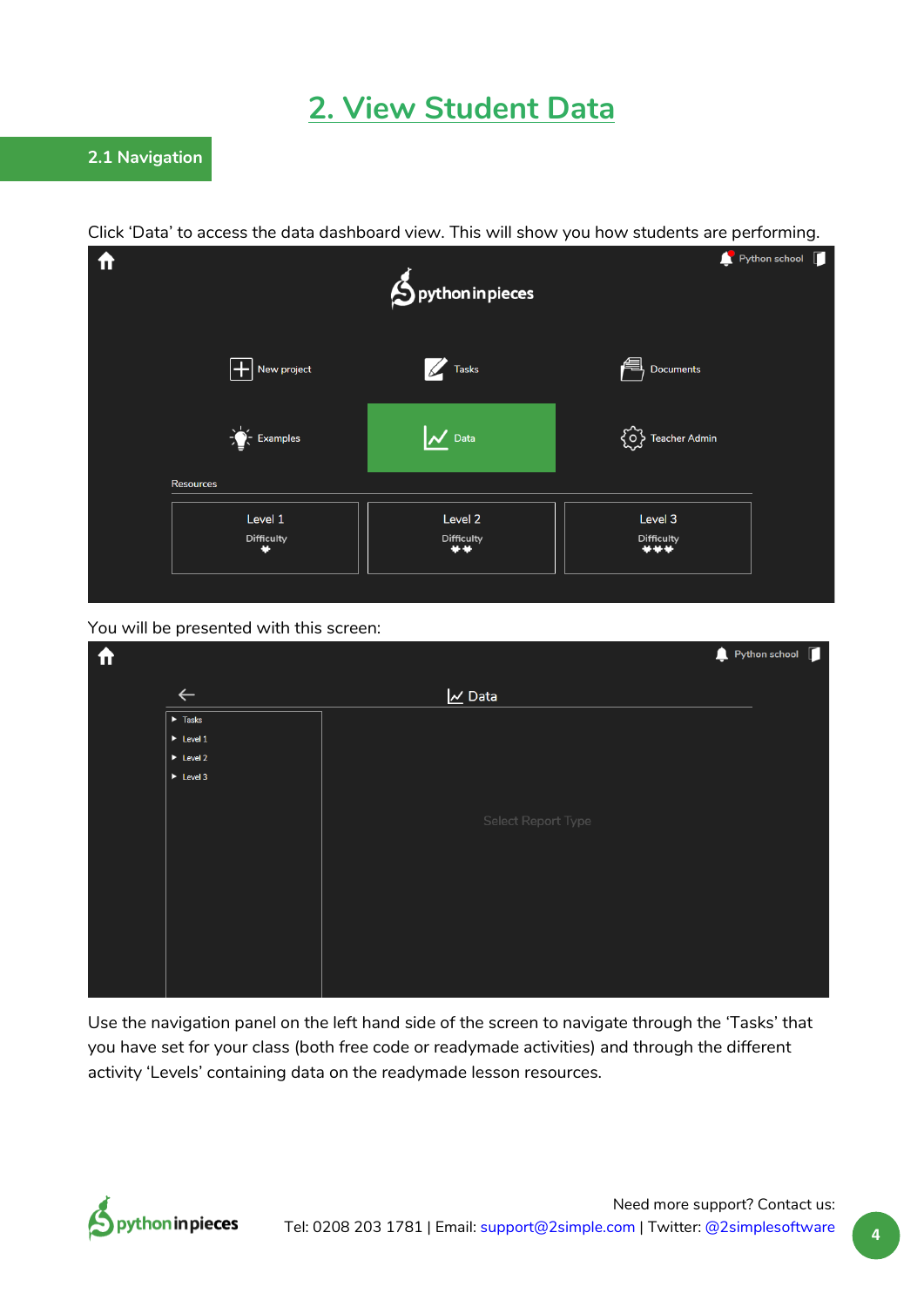<span id="page-4-0"></span>

#### **2.2 Task Data**

Select the 'Tasks' drop down in the navigation panel. This will display any tasks that have been set by the teacher.



Select the 'Task' that you would like to view data for. This will load data for any students who have undertaken that 'Task'.

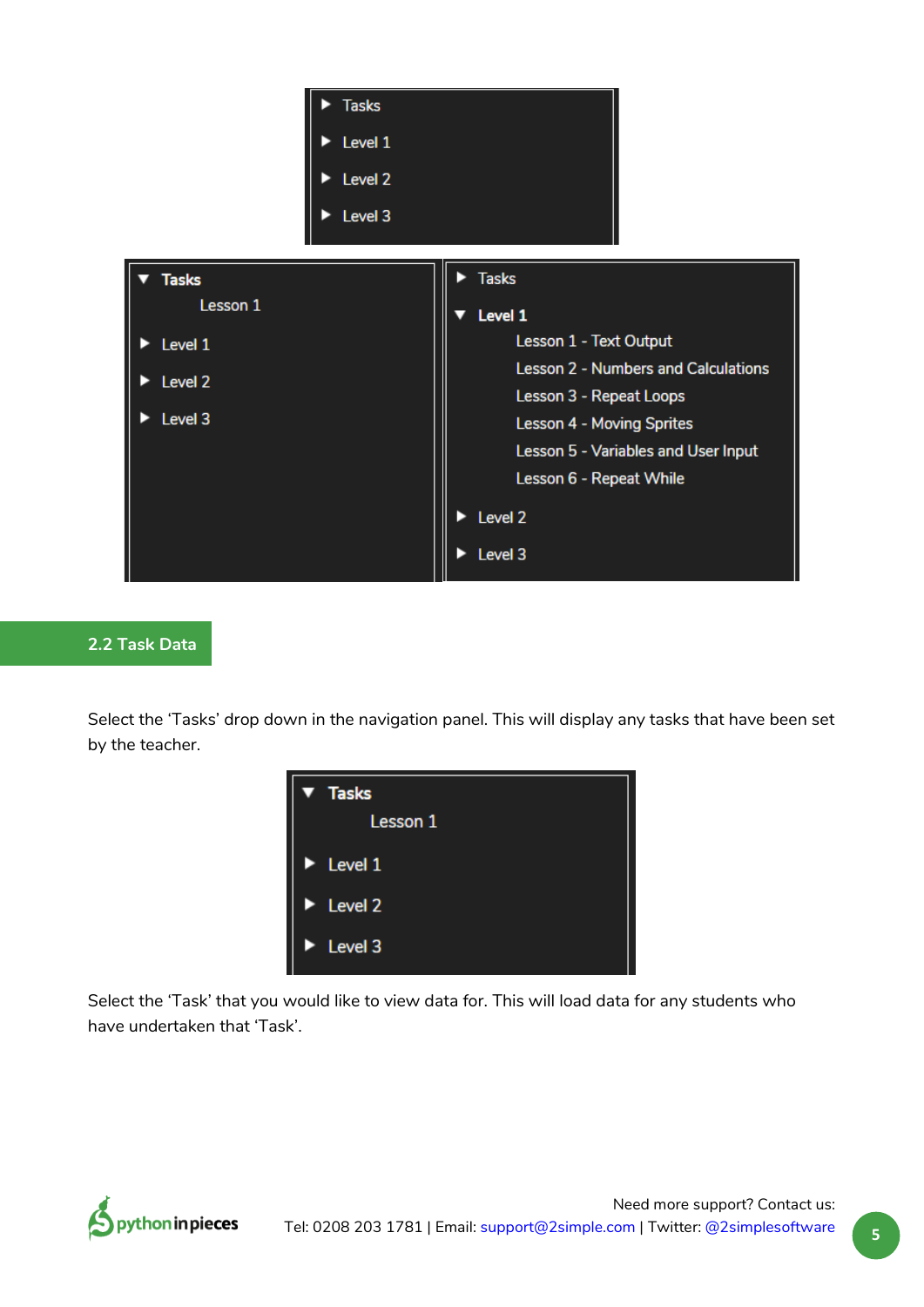| ft                            |                                                        | $\bullet$ Python school |
|-------------------------------|--------------------------------------------------------|-------------------------|
| $\leftarrow$                  | <b>∠</b> Data                                          |                         |
| ▼ Tasks<br>Lesson 1           | <b>Text Output</b>                                     |                         |
| $\blacktriangleright$ Level 1 | Show For: All<br>EXPORT TO EXCEL SHOW WORK<br>Change   |                         |
| $\blacktriangleright$ Level 2 | School hours only:<br>Activity: Lesson 1 - Text Output |                         |
| $\blacktriangleright$ Level 3 | Pupil Name .<br>Score :<br>Class .<br>Hints taken .    |                         |
|                               | 4/9 (44%)<br>Averages                                  |                         |
|                               | 4/9 (44%) + 1<br>Andrew Foran<br>Year 7                |                         |
|                               |                                                        |                         |
|                               |                                                        |                         |
|                               |                                                        |                         |
|                               |                                                        |                         |
|                               |                                                        |                         |
|                               |                                                        |                         |
|                               |                                                        |                         |

The title of the task is displayed at the top of the data panel in a grey box.



To change the class or teaching group that you want to view. Click on the 'Show For:' field.



This will open a window which will allow you to select the classes or teaching groups that you want to view. Select the classes or groups that you want to view and click the 'OK' button.



**EXPORT TO EXCEL** 

Data can be exported from the Data Dashboard by clicking the **Express Late 20**. This will

export the data currently being viewed in the Data Dashboard as an Excel spreadsheet.

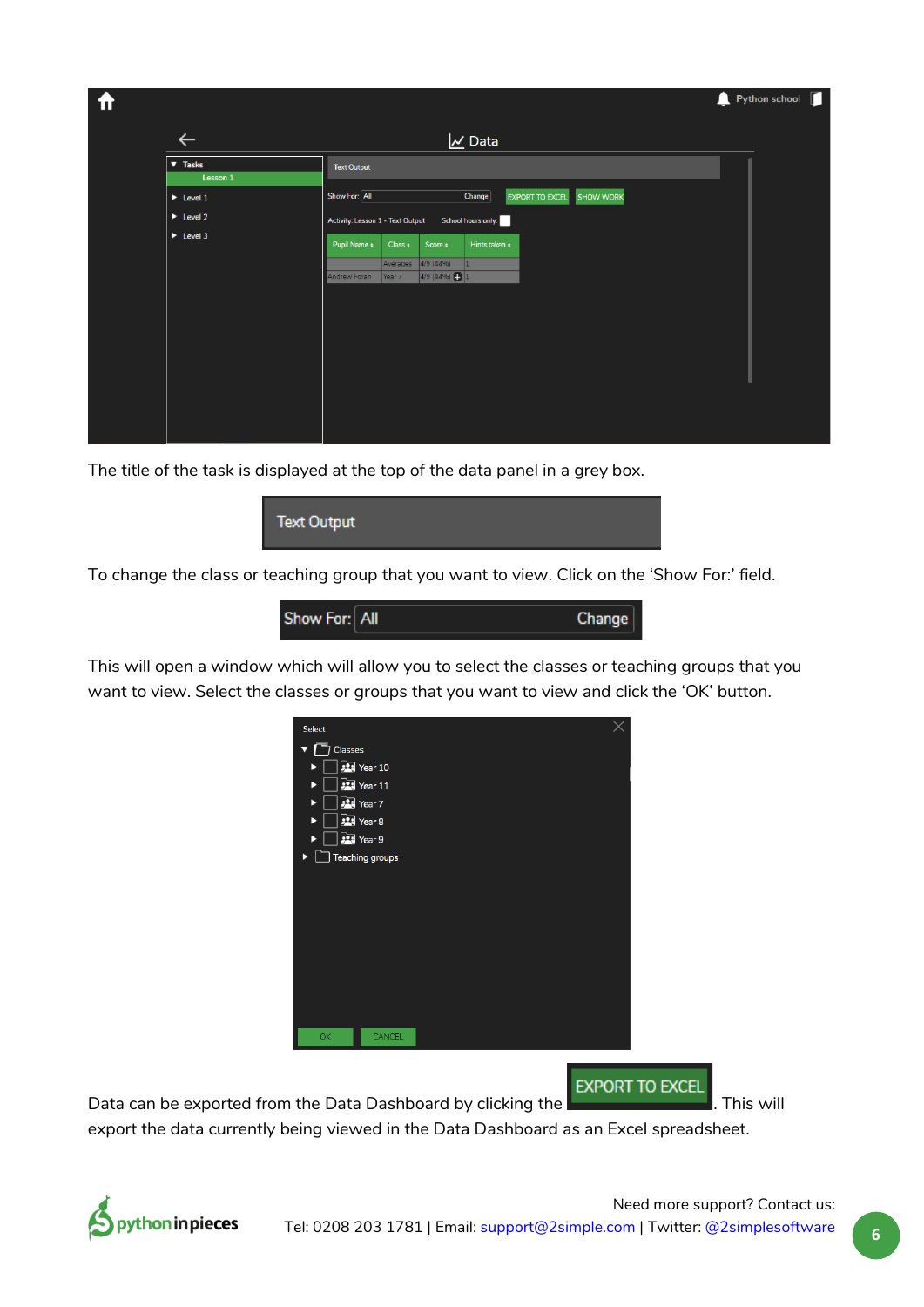

The **button allows teachers to go from the data view into the folder where** 

student work is saved.



Progression data is indicated on the file using the pie chart and hint count. For more detail on the number of stages completed within the lesson file hover over the pie chart and a tooltip will appear detailing this.



**Checking the** check box will allow teachers to only view the data for tasks

completed within school hours. This will exclude any data for work completed outside of school hours. To setup the school hours, visit School Timetable in the Teacher Admin area.

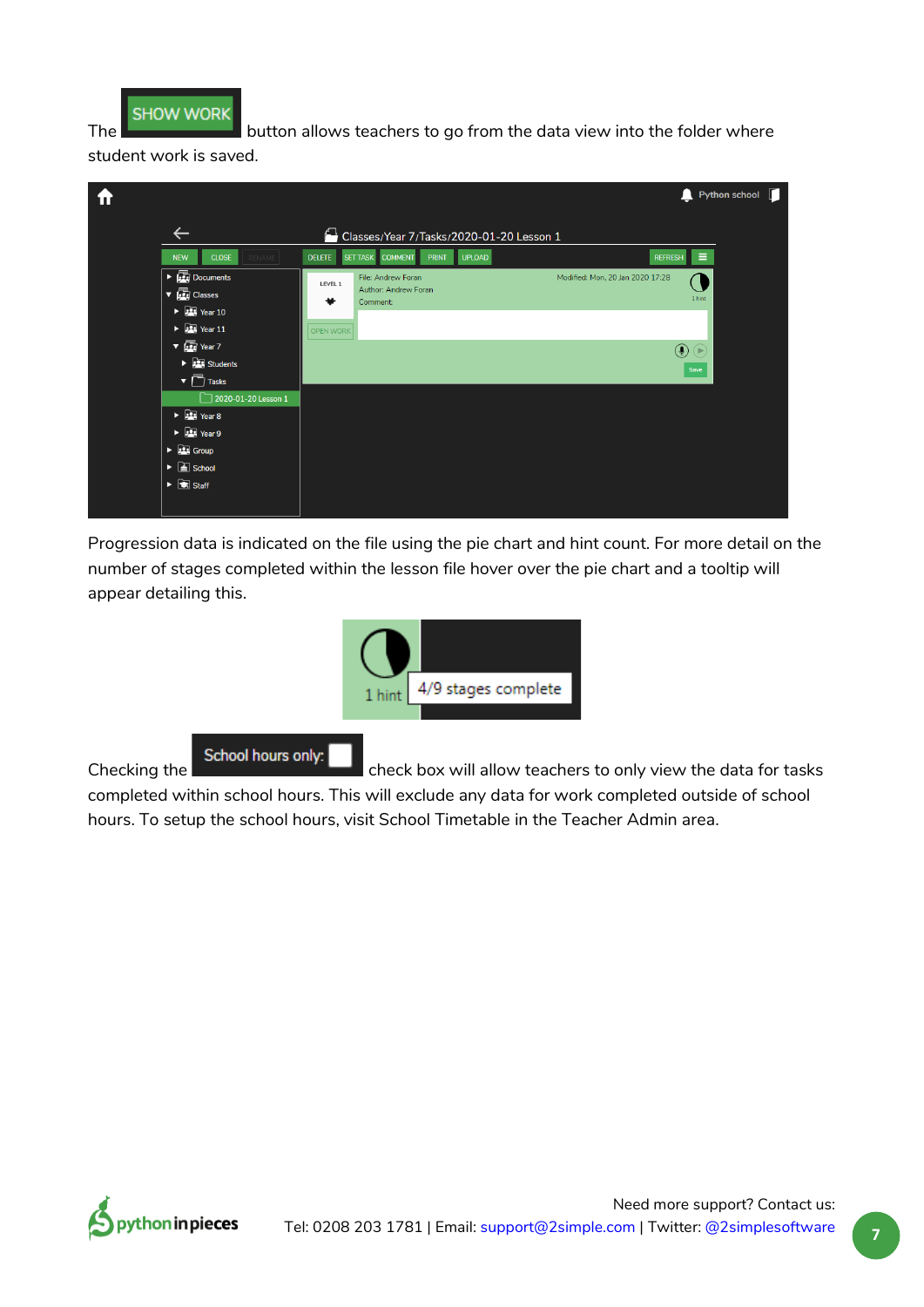#### <span id="page-7-0"></span>**2.3 Lesson Data**

Clicking on one of the Lessons will load any data for any students who have undertaken that lesson.

|                                                                        |                                          |                  |                                              |                              |                      |                         | $\bullet$ Python school $\Box$ |
|------------------------------------------------------------------------|------------------------------------------|------------------|----------------------------------------------|------------------------------|----------------------|-------------------------|--------------------------------|
| $\leftarrow$                                                           |                                          |                  |                                              | $\overline{\mathsf{M}}$ Data |                      |                         |                                |
| $\blacktriangleright$ Tasks                                            | Show For: All                            |                  |                                              | From:<br>Change              | $\boxed{\times}$ To: | $\overline{\mathsf{x}}$ |                                |
| $\nabla$ Level 1<br>Lesson 1 - Text Output                             | <b>EXPORT TO EXCEL</b>                   |                  |                                              |                              |                      |                         |                                |
| <b>Lesson 2 - Numbers and Calculatio</b><br>Lesson 3 - Repeat Loops    | Pupil Name +                             | Class ÷          | Score :                                      | Hints taken =                |                      |                         |                                |
| <b>Lesson 4 - Moving Sprites</b><br>Lesson 5 - Variables and User Inpu | lan Findlay<br>Andrew Foran              | Year 7<br>Year 7 | $1/9(11\%)$ $\Box$ 0<br>$4/9$ (44%) $\Box$ 1 |                              |                      |                         |                                |
| Lesson 6 - Repeat While                                                | Karen Johnston<br>Elizabeth Magee Year 7 | Year 10          | 3/9 (33%) + 0<br>$9/9(100\%)$ $\Box$ 2       |                              |                      |                         |                                |
| $\triangleright$ Level 2                                               |                                          |                  |                                              |                              |                      |                         |                                |
| $\triangleright$ Level 3                                               |                                          |                  |                                              |                              |                      |                         |                                |
|                                                                        |                                          |                  |                                              |                              |                      |                         |                                |
|                                                                        |                                          |                  |                                              |                              |                      |                         |                                |
|                                                                        |                                          |                  |                                              |                              |                      |                         |                                |
|                                                                        |                                          |                  |                                              |                              |                      |                         |                                |
|                                                                        |                                          |                  |                                              |                              |                      |                         |                                |

The data top bar allows you to change the parameters for the data that you are looking at.

| Show For: All | $\sim$<br>Change | -<br>rom: | ıv. |  |
|---------------|------------------|-----------|-----|--|
|               |                  |           |     |  |

To change the class or teaching group that you want to view. Click on the 'Show For:' field.



This will open a window which will allow you to select the classes or teaching groups that you want to view. Select the classes or groups that you want to view and click the 'OK' button.



To change the date range that you would like to view data from, select dates in the 'From'- 'To' date selector.

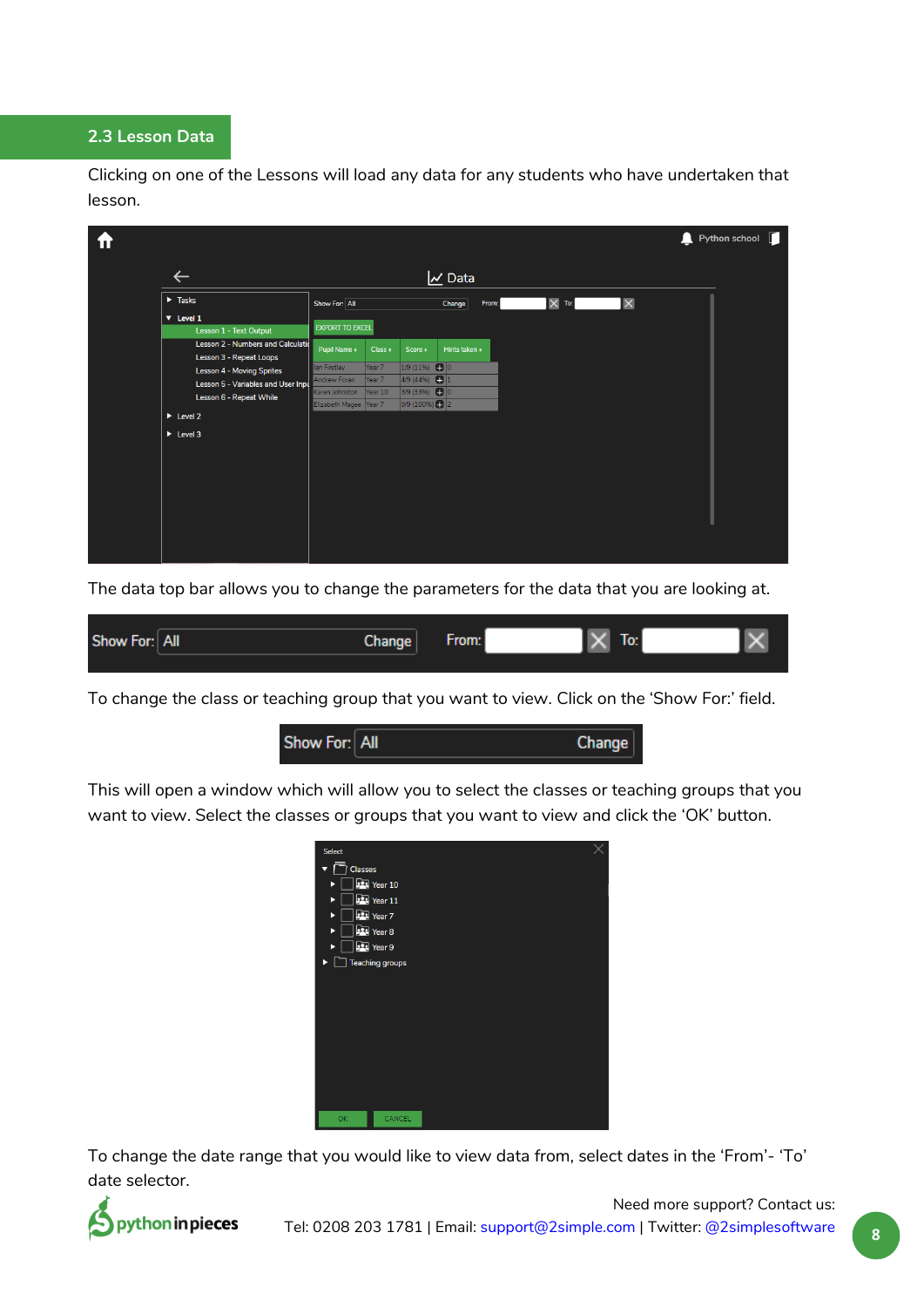| From: | To:<br>LX. |                 |              |              |                |                 |    |  |
|-------|------------|-----------------|--------------|--------------|----------------|-----------------|----|--|
|       | o          |                 | January 2020 | O            |                |                 |    |  |
|       | Su         | Mo              | Tu           | We           | Th             | Fr              | Sa |  |
| en ≑  |            |                 |              | $\mathbf{1}$ | $\overline{2}$ | 3               | 4  |  |
|       | 5          | 6               | 7            | 8            | 9              | 10              | 11 |  |
|       | 12         | 13 <sup>°</sup> | 14           | 15           | 16             | 17 <sup>2</sup> | 18 |  |
|       | 19         | 20              | 21           | 22           | 23             | 24              | 25 |  |
|       | 26         | 27              | 28           | 29           | 30             | 31              |    |  |
|       |            |                 |              |              |                |                 |    |  |

**EXPORT TO EXCEL** 

<span id="page-8-0"></span>Data can be exported from the Data Dashboard by clicking the **Express Late 20**. This will export the data currently being viewed in the Data Dashboard as an Excel spreadsheet.

#### **2.4 Reading the data table**

| Name $\approx$<br>tudent | Class +           | Score $\div$        | Hints taken ÷ |
|--------------------------|-------------------|---------------------|---------------|
| lan Findlay              | Year 7            | $1/9(11\%)$ + 0     |               |
| <b>Andrew Foran</b>      | Year 7            | 4/9 (44%)<br>l + 11 |               |
| Karen Johnston           | Year 10           | $\Box$<br>3/9 (33%) |               |
| Elizabeth Magee          | Near <sub>7</sub> | $9/9(100\%)$ + 2    |               |
| <b>Albert Williams</b>   | lYear 9           | 4/9 (44%)           |               |

The data table has four headers-

**Student Name-** This is the name of the Student that has complete the task.

**Class-** This is the class that the Student is in.

**Score-** The current score is shown as a fraction and percentage. This is the number of completed stages for the task out of the total number of stages.

**Hints taken-** This shows the current number of hints that have been taken for the task.

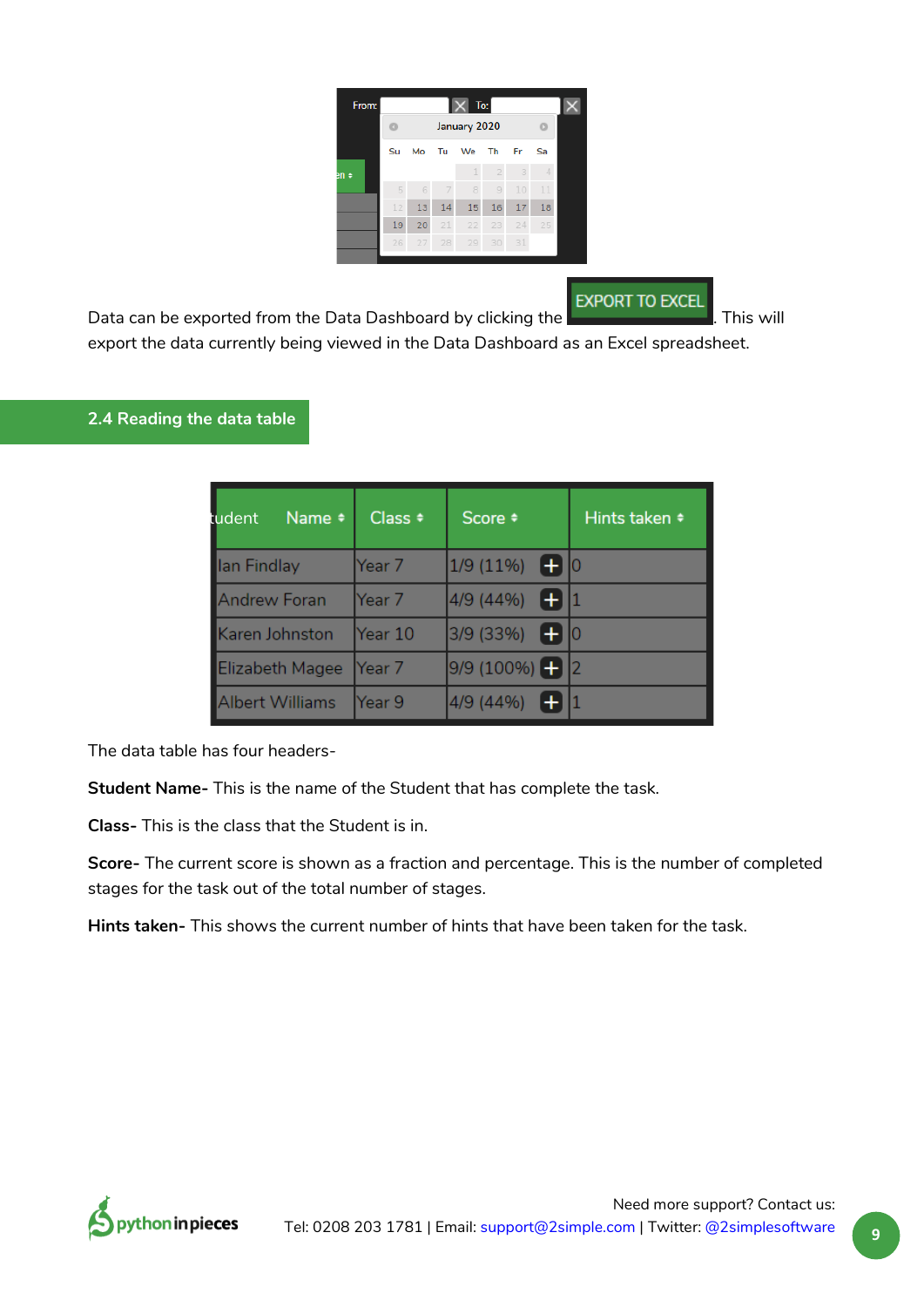#### <span id="page-9-0"></span>**2.5 Breakdown**

Next to the score fraction and percentage there is a  $\overline{+}$  icon.

Clicking this will allow you to see the number of times that the student has attempted the task along with details on the date and time, score for that entry and hints taken for that entry.

For example, a student may have started a task and then needed to restart it. This table allows the teacher to see when this has happened.

| <b>Andrew Foran</b>          | Year 7       | 4/9 (44%)   |  |
|------------------------------|--------------|-------------|--|
| <b>Breakdown</b>             |              |             |  |
| Date                         | <b>Score</b> | Hints taken |  |
| 17 Jan 20 16:12 3/9 (33%)    |              | lo          |  |
| 17 Jan 20 16:15 5/9 (55%)    |              | 1           |  |
| 17 Jan 20 16:18 9/9 (100%) 4 |              |             |  |
| 17 Jan 20 16:19 2/9 (22%)    |              | 10          |  |
| 20 Jan 20 17:28 4/9 (44%)    |              | 1           |  |

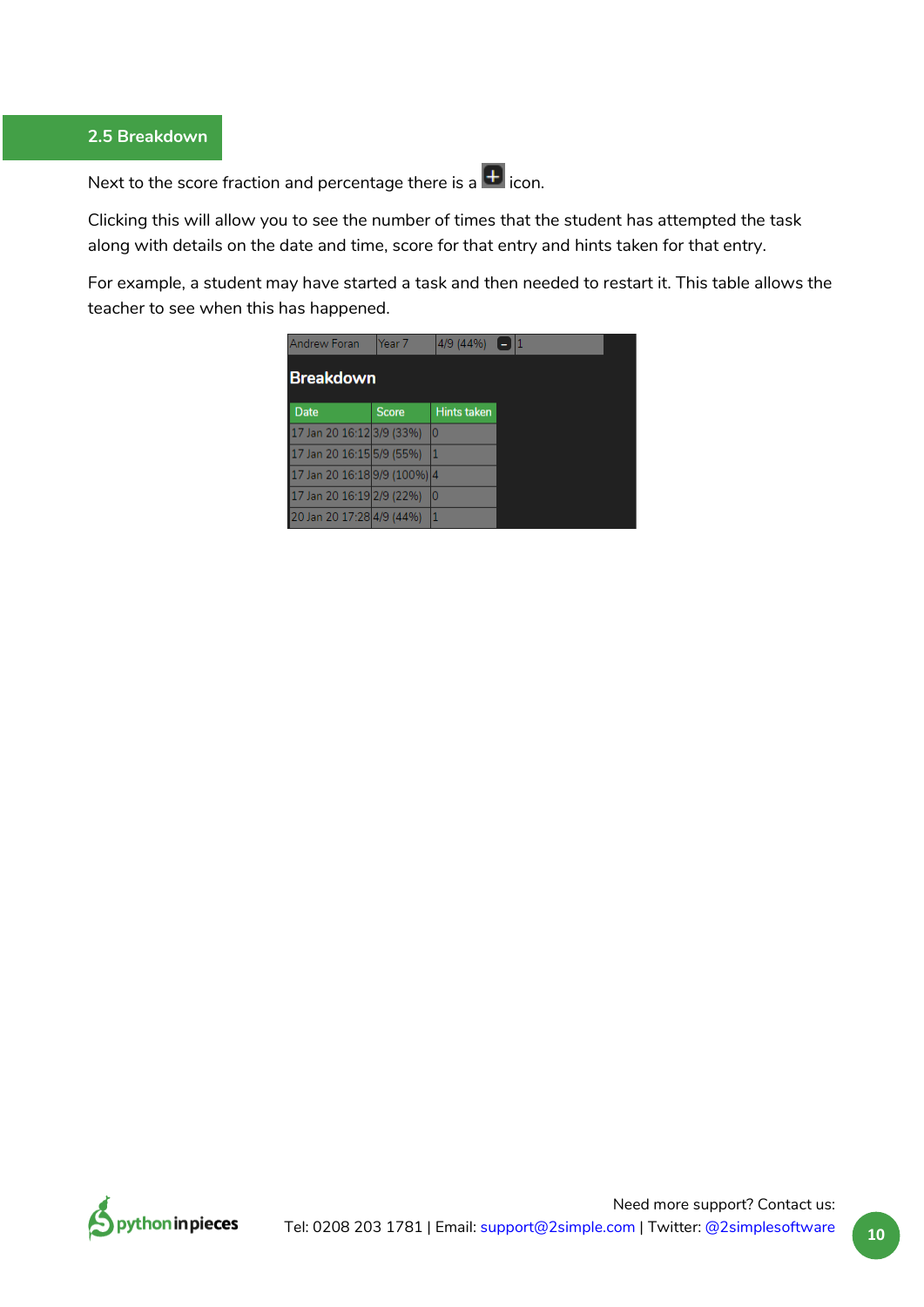## **3. Student Progress**

<span id="page-10-0"></span>Students can view their own progress for lesson on the lesson icons. These allow students to work through the readymade lessons at their own pace and continue from where they left off.

To view this, navigate to the resources area of the homepage and select a level.



Any activity that has been started will display a pie chart indicating the current progress and a hint count beneath it.



For more detail, hover over the pie chart with the mouse to see a tooltip indicating the number of stages completed as a fraction.